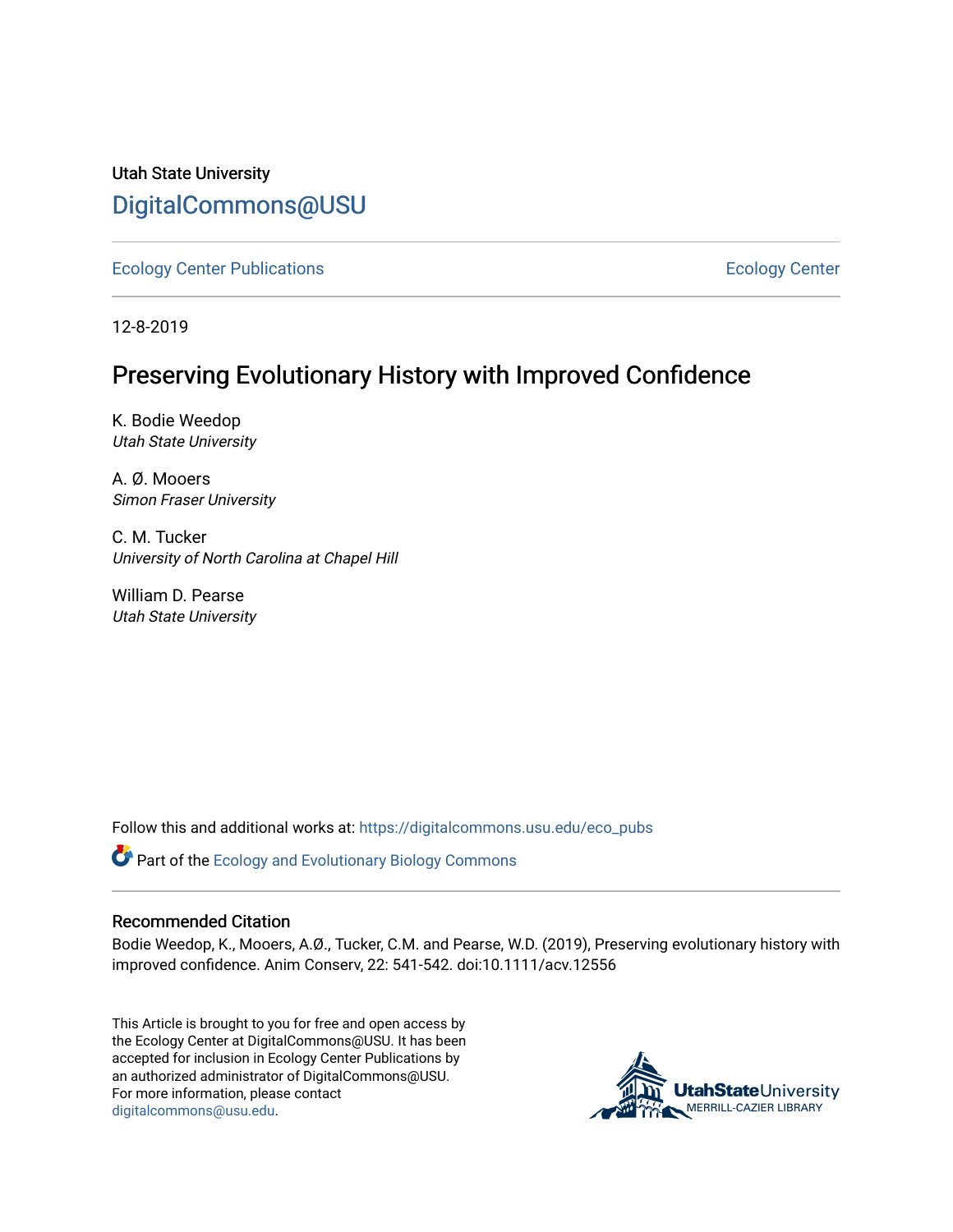

### **RESPONSE**

## Preserving evolutionary history with improved confidence

K. Bodie Weedop<sup>1</sup>, A. Ø. Mooers<sup>2</sup>, C. M. Tucker<sup>3</sup> & W. D. Pearse<sup>1</sup>

1 Department of Biology & Ecology Center, Utah State University, Logan, UT, USA

- 2 Department of Biological Sciences, Simon Fraser University, Burnaby, BC, Canada
- 3 Department of Biology, University of North Carolina–Chapel Hill, Chapel Hill, NC, USA

#### Correspondence

K. Bodie Weedop, Department of Biology & Ecology Center, Utah State University, Logan, UT, USA Email: [kbweedop@gmail.com](mailto:)

doi: 10.1111/acv.12556

We thank Faith (2019) and Mindell (2019) for their insightful perspectives on our study of the impact of phylogenetic imputation on the assessment of evolutionary distinctiveness (ED; Isaac et al., 2007). As Mindell highlights, the finding that ED scores for species on a phylogeny are remarkably robust despite having species missing from that phylogeny is encouraging; our results suggest that we can be confident in moving forward with prioritization of the species for which we have data. This is important because in some cases, for example, it may take considerable time to obtain samples from the missing species, resulting in further delay before the ED scores for those species already sampled can be used to inform management decisions. We cautioned, however, that the ED scores for those missing species may be imputed imprecisely, and so we gave guidelines for working with imputed species' ED scores. With this in mind, we offer some additional thoughts resulting from the commentaries of Mindell and Faith.

We agree with Mindell (2019) that our simulations use simple (homogeneous) models of diversification, and that models where diversification rates can vary within a phylogeny (heterogeneous models) may provide more realistic phylogenies. Mindell (2019) kindly mounts an argument on our behalf, pointing out that simulations based on more complex models can introduce unintended biases (and, we suggest, have less general results). Such models also have more parameters whose estimation introduces additional error, and so our approach of simulating and imputing under the same model represents a best-case scenario for successful imputation. It is true, though, that heterogeneous models are often needed to produce realistic (e.g. unbalanced; Mooers & Heard, 1997) phylogenies, with longer and more variable terminal branch lengths (on average) than phylogenies from homogeneous models. Terminal branch lengths drive ED scores (see Redding et al., 2008) and so, while we expect this would make missing species even harder to impute, we do not know whether the ED scores of known species would be resilient to missing species under such models.

We share Faith (2019) enthusiasm for the EDGE of Existence program, and are also excited by the mission of the IUCN's Phylogenetic Diversity Task Force. Our original study examines evolutionary distinctiveness, which we

defined (citing Redding, 2003 and Isaac et al., 2007) as partitioning total phylogenetic branch lengths among clades' subtending species. Total phylogenetic branch length is indeed Faith's PD (Faith, 1992). Readers are welcome to bear Faith's PD in mind when reading Weedop et al. (2019); we feel our results and arguments hold.

We focused on the evolutionary distinctiveness (ED), and not the global endangerment (GE), component of EDGE because the use of ED is what differentiates EDGE from merely conserving endangered species, and because it makes our results more general. If species' ED values cannot be precisely imputed, then other metrics and indices that also rely on phylogenetic structure should be imprecisely imputed (see Rabosky, 2015). Once an analysis incorporates GE alongside ED, it may be difficult to separate the effects of imputing missing species, particularly if the ED and GE components are not always of equal importance in empirical EDGE lists (reviewed in Isaac & Pearse, 2018).

That said, there are numerous potential extensions and alternatives to EDGE (reviewed in Isaac & Pearse, 2018). Faith (2019) discussion of using the extinction probability of close relatives and phylogenetic risk analysis is intriguing. Given that related species share responsibility for deeper branches in the tree, missing species that are safe versus not safe should have different effects on the value of species currently on the tree. We wonder if future research could consider the relative probability of species being imputed into positions that would leave them either as high-ranked species or make known species be of higher rank. If, say, such imputations were more unlikely than others, it might be possible to perform a kind of 'worst-case imputation' analysis. Mindell (2019) insightfully notes that managers are unlikely to stop imputing values for missing species, since an imprecise result might still be preferable to excluding a species altogether. Missing information is a limiting factor for conservation in general, and we foresee that imputation will be developed even further to aid managers. For example, it is becoming increasingly possible to use some combination of species' taxonomy, phylogeny, or traits to impute GE (e.g., Pelletier et al., 2018). Such imputed estimates of GE could be used in EDGE-listing as well.